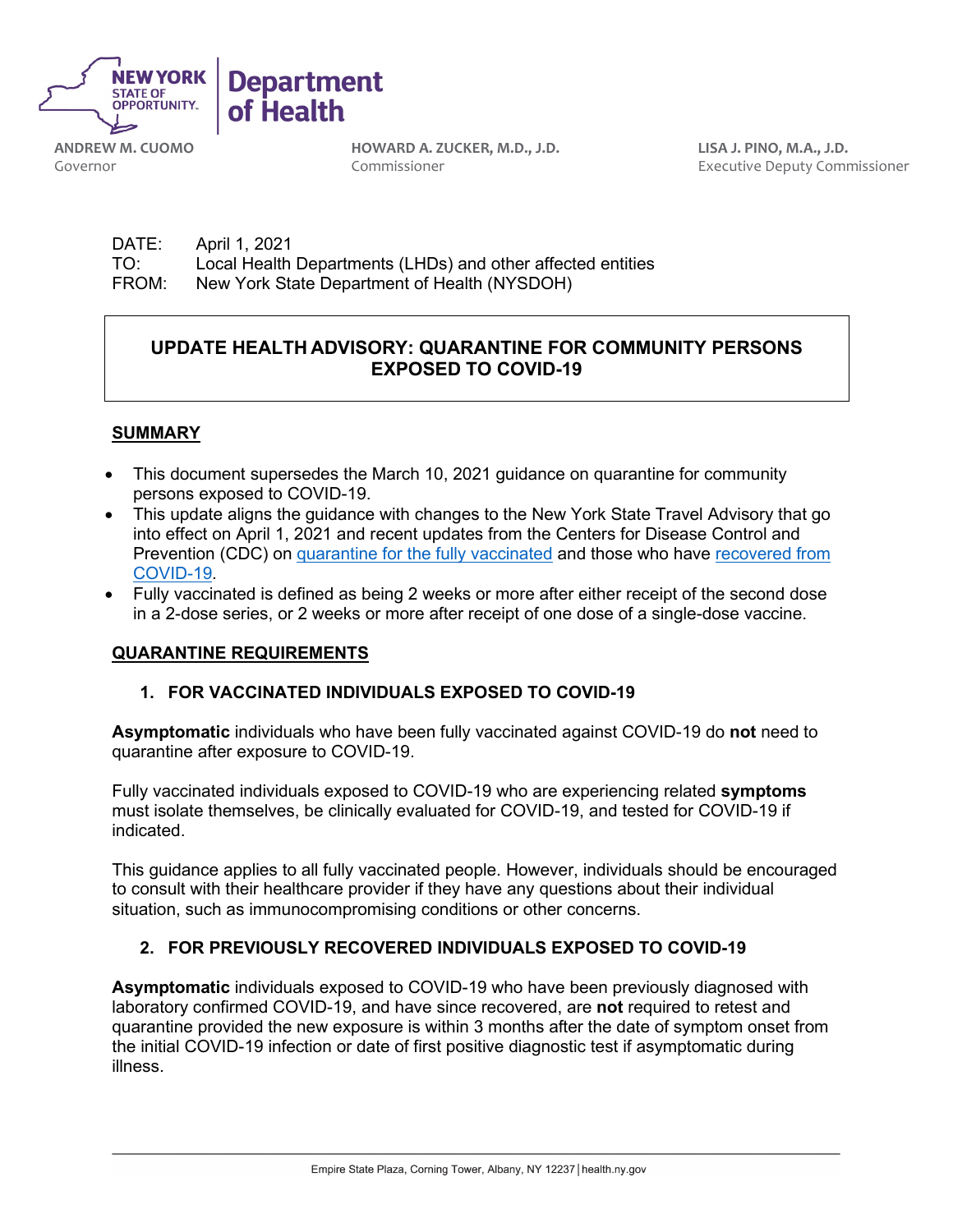This guidance applies to all people who have previously recovered from COVID-19 and are newly exposed to COVID-19. However, individuals should be encouraged to consult with their healthcare provider if they have any questions about their individual situation, such as immunocompromising conditions or other concerns.

# **3. FOR TRAVELERS**

As of April 1, 2021, asymptomatic domestic travelers, including healthcare providers, arriving in New York State from other U.S. states and territories **are not required** to test or quarantine. Domestic travelers do not need to quarantine if they are fully vaccinated or have recovered from laboratory confirmed COVID-19 within the previous 3 months. However, while not required, quarantine, consistent with the CDC recommendations for international travel, is **still recommended** for all other asymptomatic domestic travelers for either 7 days with a test 3-5 days after travel or 10 days without a test.

**Asymptomatic international travelers** arriving in New York must comply with all CDC requirements for testing and quarantine after international travel. This requirement applies to all international travelers irrespective as to whether they were tested before boarding, are recovered from a previous COVID infection, or are fully vaccinated. Even essential workers returning from international travel must quarantine.

Symptomatic travelers must immediately self-isolate and contact the local health department or their healthcare providers to determine if they should seek COVID-19 testing.

Consult the latest [NYS travel advisory](https://coronavirus.health.ny.gov/interim-guidance-quarantine-restrictions-travelers-arriving-new-york-state) or the [CDC website](https://www.cdc.gov/coronavirus/2019-ncov/travelers/index.html) for more information.

## **4. FOR INDIVIDUALS EXPOSED TO COVID-19 WHO ARE NOT FULLY VACCINATED OR HAVE NOT RECOVERED FROM COVID-19 IN THE PREVIOUS 3 MONTHS**

Individuals who have been exposed to someone with confirmed or suspected COVID-19, who are not fully vaccinated or have not recovered from COVID-19 in the previous 3 months, are required to quarantine for 10 days after exposure. Testing is not required to end quarantine if no [symptoms](https://www.cdc.gov/coronavirus/2019-ncov/symptoms-testing/symptoms.html) have been reported during the quarantine period. However, a test should be sought immediately if any symptoms develop during the 14 days after exposure.

Any time **HCP working in nursing homes, EALRs, or ALPs** are required to quarantine, they **cannot return** to their workplace (must furlough) through the 14th day after exposure. Such HCP do not need to quarantine if they meet the vaccination or recent COVID-19 recovery criteria. For additional information about furlough for HCP, see April 1, 2021 [Update to Interim](https://coronavirus.health.ny.gov/update-interim-health-advisory-revised-protocols-personnel-healthcare-and-other-direct-care)  [Health Advisory: Revised Protocols for Personnel in Healthcare and Other Direct Care Setting](https://coronavirus.health.ny.gov/update-interim-health-advisory-revised-protocols-personnel-healthcare-and-other-direct-care)  to Return to [Work Following COVID-19 Exposure.](https://coronavirus.health.ny.gov/update-interim-health-advisory-revised-protocols-personnel-healthcare-and-other-direct-care)

Guidance regarding quarantine can be found [here.](https://coronavirus.health.ny.gov/system/files/documents/2020/03/quarantine_guidance_0.pdf)

# **MONITORING REQUIREMENTS FOR EVERYONE AFTER EXPOSURE TO COVID-19**

**Irrespective of quarantine status**, all individuals exposed to COVID-19 must:

• Monitor symptoms daily from day of exposure (or first date of awareness of exposure if there is a delay) through Day 14;